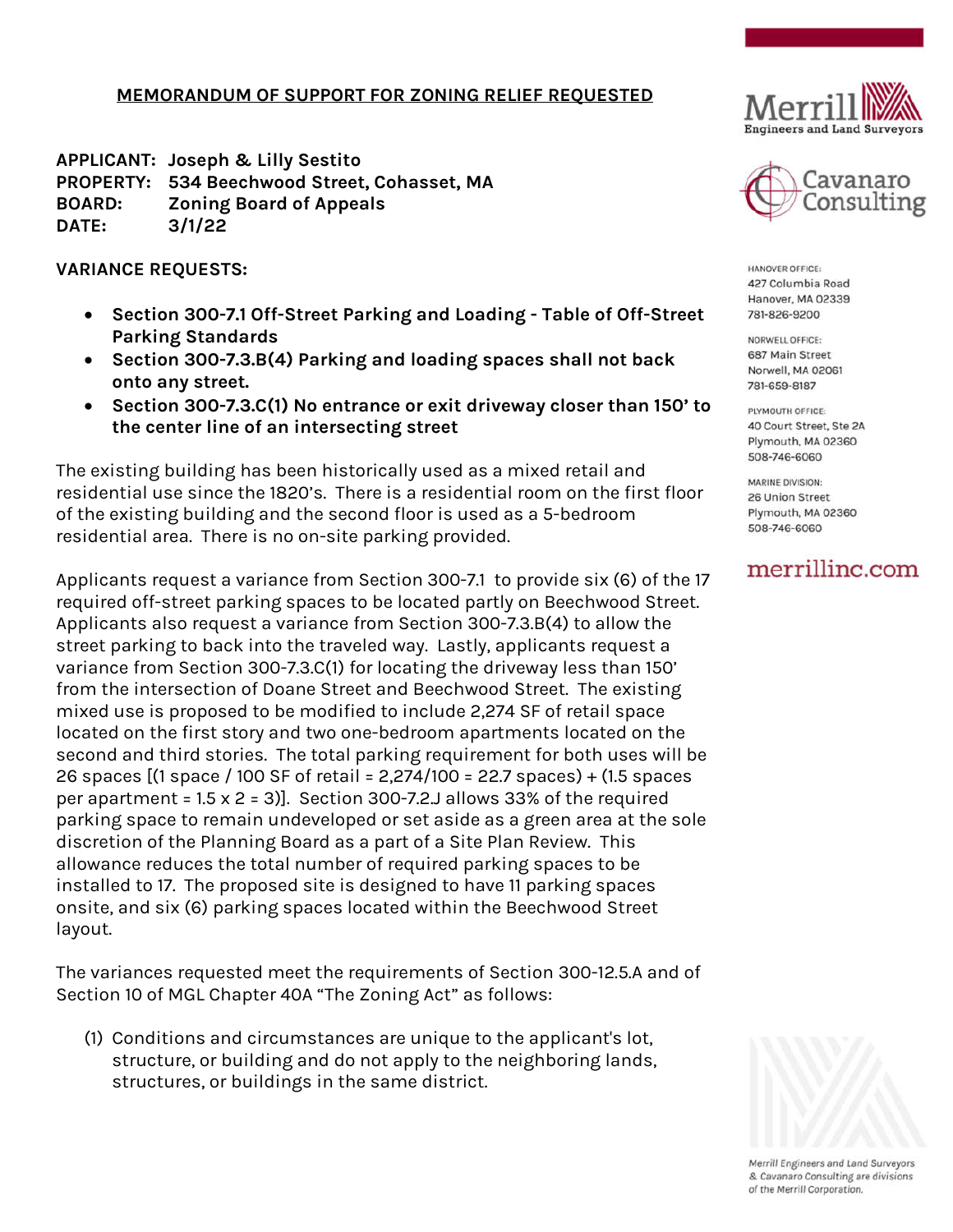The Locus is located within the Downtown Business district in the Beechwood Neighborhood and is bordered on 3 sides by public ways, Beechwood Street, Doane Street and Church Street. Most traffic flow through this portion of the neighborhood is through Doane Street. Beechwood Street ends shortly west of the locus. The portion of Beechwood Street where the locus frontage is located serves approximately 10 dwellings and has very little daily traffic. The mixed use of the site and the building location with no setback to the street dates back to the 1820's. The locus is located in the Downtown Business District. There are only 12 properties located within this DB District which is surrounded by a Residential A District. The locus is the only property that has historically had a mixed use with retail use on the first floor. The remaining 11 properties in the DB District are used for residential purposes even though residential uses require a Special Permit in the district while retail use is allowed as of right.

(2) Strict application of the provisions of this bylaw would deprive the applicant of reasonable use of the lot, structure, or building in a manner equivalent to the use permitted to be made by other owners of their neighborhood lands, structures or buildings in the same district.

Retail uses have greater parking requirements than residential uses. Even though the site has more than the required 5,000 SF of lot area, space is limited for parking and circulation to satisfy the retail use proposed on the first floor. An easement is required for access and parking on adjacent property also owned by the applicants at 32 Doane Street. The low volume of traffic on this section of Beechwood Street makes it conducive to onstreet parking without having an adverse effect on the neighborhood. The Beechwood Ballfields and Playground located immediately across the street from the locus has on-street parking similar to that proposed at the locus site. However, even though the these two properties are located across the street from one another they belong to different zoning districts.

(3) The unique conditions and circumstances are not the result of actions of the applicant taken subsequent to the adoption of this bylaw.

The location of the site is unique, in that it borders three streets in a residential neighborhood where no other business is located even though this small section of the town belongs to the Downtown Business District. The lot and existing building date from circa 1820. The **topography** of the lot changes dramatically from front along Beechwood Street to back. The front portion of the lot where the building is located is fairly level at elevation 72±. The topography raises rapidly to elevation 82± at the rear of



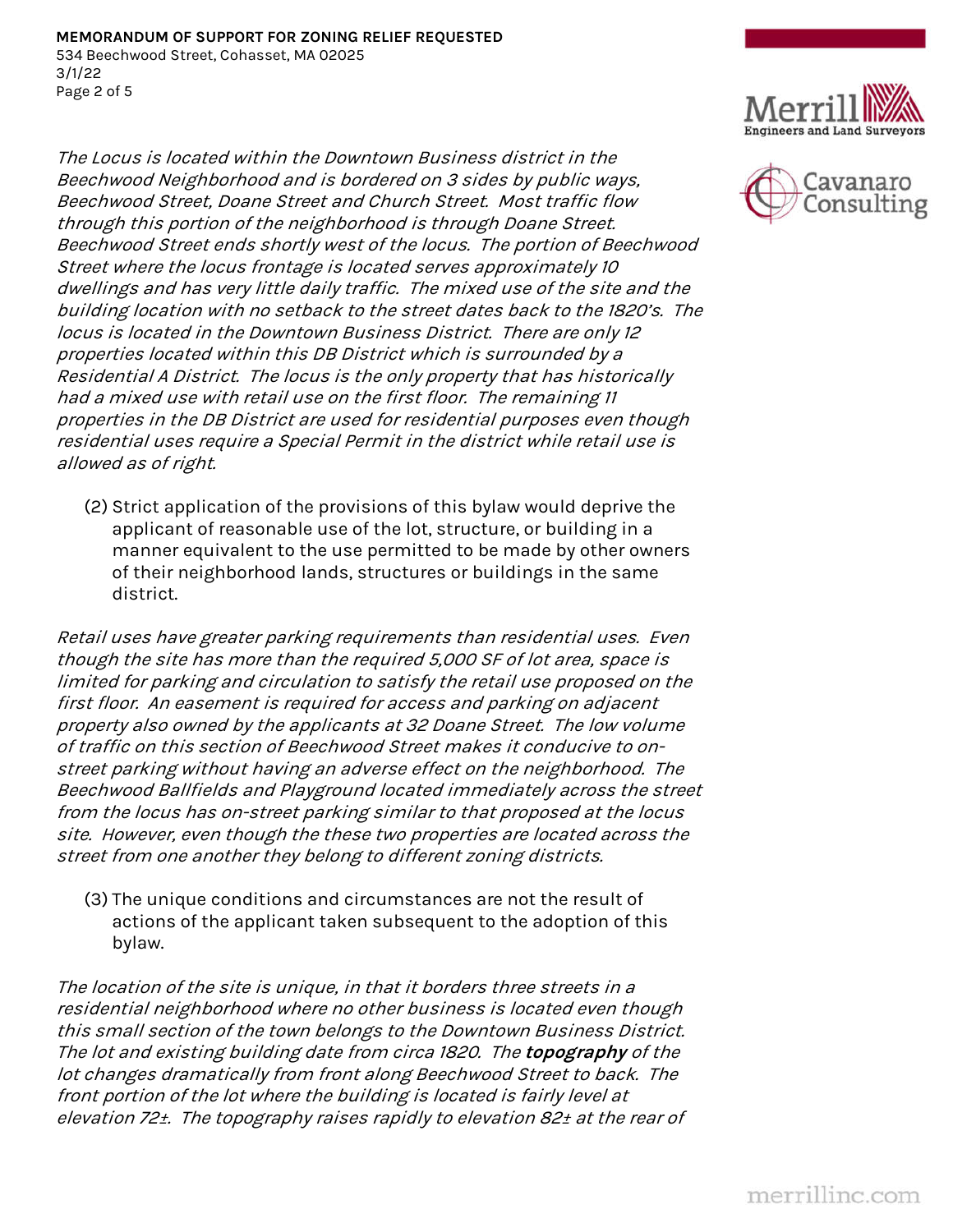the lot. The **soils** are shallow to bedrock with areas of exposed ledge which limits the potential location of a septic system and make development lengthy and costly. Lastly, the **shape** of the lot limits the possible location of an access driveway sufficiently separated from the intersection with Beechwood Street and a level parking area that is not cost prohibitive.

(4) Relief, if approved, will not cause substantial detriment to the public good or impair the purposes and intent of this bylaw.

The proposed mixed use will be in-keeping with the historic use of the site and the commercial uses allowed in the Downtown Business District. The proposed on-street parking will not have an adverse effect on the existing roadway, traffic and safety due to the existing low volume of traffic and slow speeds on this section of Beechwood Street. On the contrary, the proposed sidewalk will provide safe pedestrian access along this section of Beechwood Street where no sidewalk exists.

(5) Relief, if approved, will not constitute a grant of special privilege inconsistent with the limitations upon other properties in the district.

The variances requested are a consequence of the parking requirements for retail use which is a use allowed as a matter of right in the district. All other properties located in this district do not exercise uses allowed as a matter of right. The residential use exercised by all other properties located within the district has a much less intensive parking requirement than the retail use proposed and historically exercised at the locus.

## **SPECIAL PERMIT REQUESTS:**

**Section 300-8.7 Extension and alteration**

The site is in the Downtown Business District within the Beechwood Street Neighborhood. The existing non-conforming structure/dwelling and historical mixed use date to circa 1820. No zoning filings have ever been filed for the site. Therefore, this is an existing non-conforming use. No onsite parking is provided on the site; thus, the lack of on-site parking is also an existing non-conforming use of the land. The building is non-conforming to front yard setback requirements along Beechwood Street and Church Street.

Applicants request such zoning relief as may be necessary or appropriate to allow the extension of the existing non-conforming residential use from one residential dwelling unit with 5-bedrooms to two residential dwelling units with one-bedroom each. The applicants also request relief to reestablish the



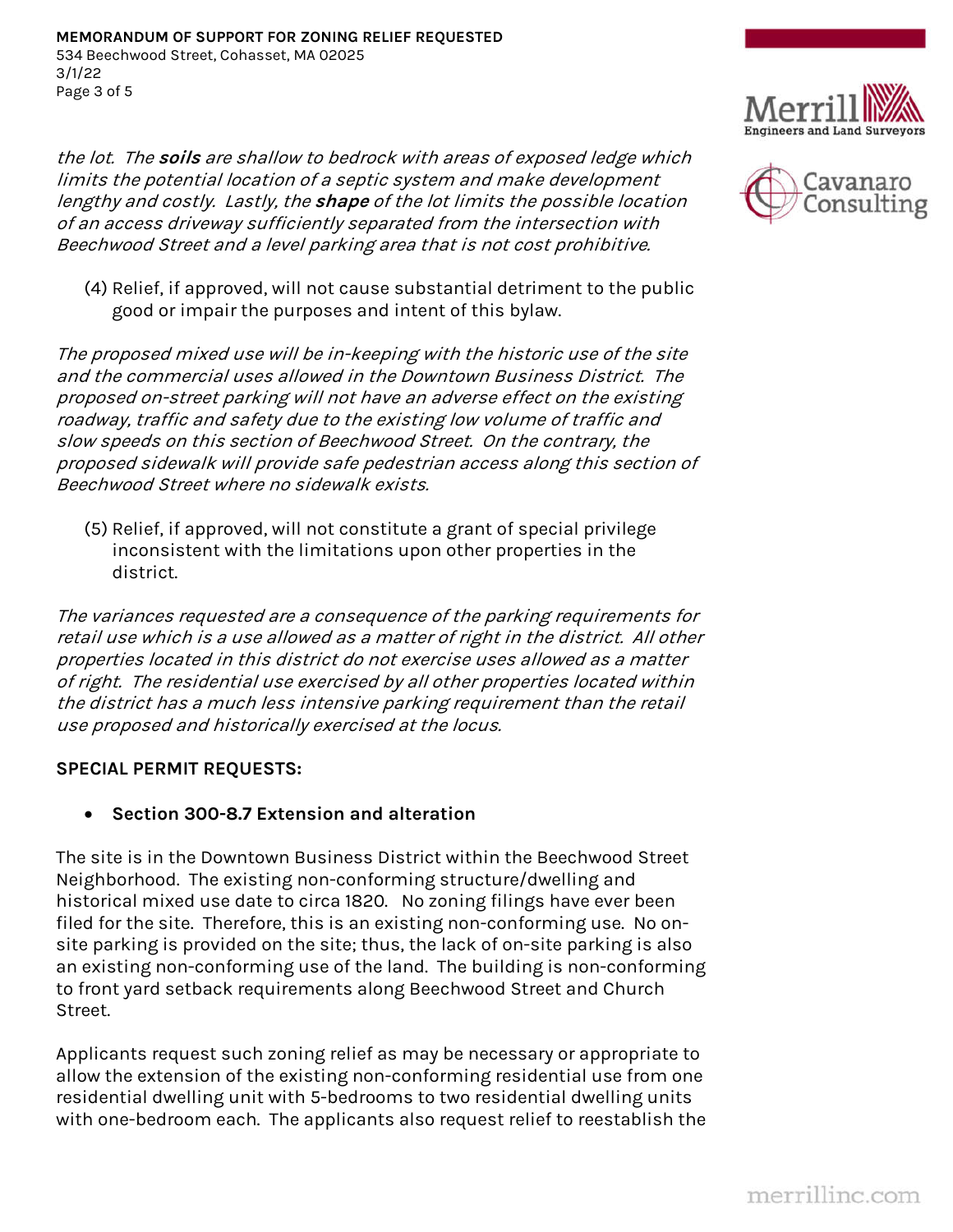historic retail use on the first floor. The existing non-conforming building is proposed to be replaced with a larger structure that will maintain the existing 8' non-conforming building setback along Beechwood Street (15' are required) and to increase the building setback along Church Street from 0' to 0.5'.

Chapter 184 of the Acts of 2016 states that if a structure has been in existence without appeals for a period of 10 years then the structure shall be deemed, for zoning purposes, a legally non-conforming structure. Since the dwelling has been in existence for over 10 years without appeals within the first 10 year period, the structure is a legal non-conforming structure.

Section 300-8.7.B provides that the special permit granting authority may authorize by special permit the extension of nonconforming use of a building, structure, or land; or structural alteration or enlargement of a nonconforming building, provided that the special permit granting authority makes specific findings. The special permit request complies with the finding requirements of Section 300-8.7.B as follows:

(1) Shall not be substantially more detrimental than the existing nonconforming use to the neighborhood;

The existing non-conforming use of the property provides no onsite parking even though the existing 5-bedroom dwelling unit has been used on occasion by more than one family. Parking for the residential use of the land and building takes place on Beechwood Street. Parking for the two proposed one-bedroom dwelling units will be provided in the new off-street parking lot to be located behind the building.

The historic retail use on the first floor proposed to be reestablished is by itself allowed as a matter of right. Using the building for the mixed retail and residential use will be more in keeping with the purpose of the Downtown Business District to promote local business while maintaining the historic second story residential use in a more subdued manner by reducing the number of bedrooms from a total of 5 to 2.

Ten (10) of the twelve (12) properties within the Downtown Business District are approximately the same size. All 12 properties have a residential use (whether one family or multifamily use).

The proposed mixed use at this particular location would serve visitors to the Beechwood Baseball Fields and Playground located